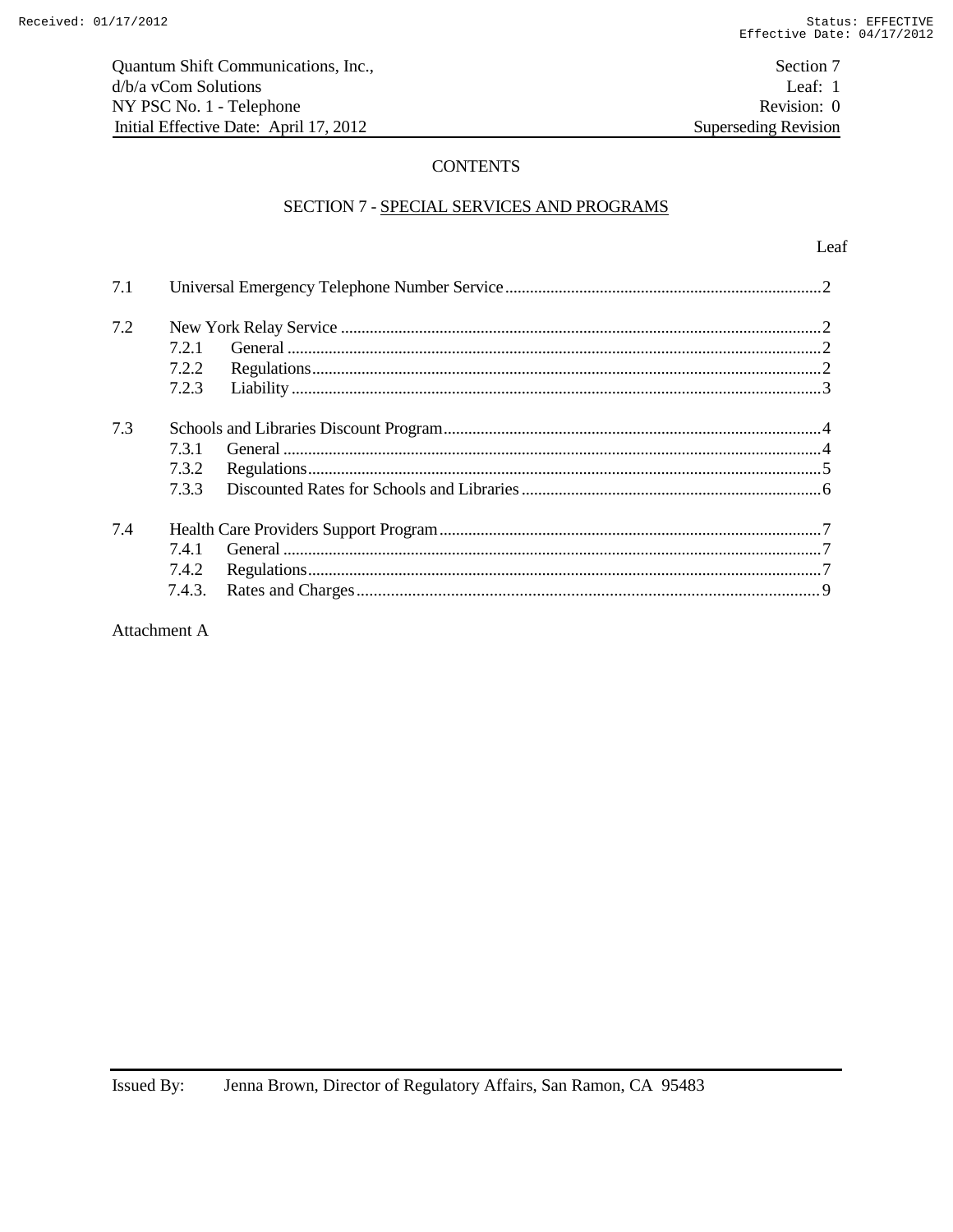### 7.1 UNIVERSAL EMERGENCY TELEPHONE NUMBER SERVICE

Universal Emergency Telephone Number Service (911 Service) is an arrangement of Company central office and trunking facilities whereby any telephone user who dials the number 911 will reach the emergency report center for the telephone from which the number is dialed or will be routed to an operator if all lines to an emergency report center are busy. If no emergency report center customer exists for a central office entity, a telephone user who dials the number 911 will be routed to an operator. The telephone user who dials the 911 number will not be charged for the call.

#### 7.2 NEW YORK RELAY SERVICE

7.2.1 General

The Company will provide access to a telephone relay center for New York Relay Service through whichever company the Targeted Accessibility Fund of New York, Inc. (TAF) designates as the TDD provider for the local serving area.

Relay Service permits telephone communications between hearing and/or speech impaired individuals who must use a Telecommunications Device for the Deaf (TDD) or a Teletypewriter (TTY) and individuals with normal hearing and speech. The Relay Service can be reached by dialing an 800 number. Specific 800 numbers have been designated for both impaired and non-impaired customers to use.

#### 7.2.2 Regulations

- a. Only intrastate calls can be completed using the New York Relay Service under the terms and conditions of this tariff.
- b. Charges for calls placed through the Relay Service will be billed as if direct distance dialed (DDD) from the point of origination to the point of termination. The actual routing of the call does not affect billing.
- c. Calls through the Relay Service may be billed to a third number only if that number is within New York State. Calls may also be billed to calling cards issued by the Company or other carriers who may choose to participate in this service.
- d. The following calls may not be placed through the Relay Service:
	- 1. calls to informational recordings and group bridging service:
	- 2. calls to time or weather recorded messages;
	- 3. station sent paid calls from coin telephones; and
	- 4. operator-handled conference service and other teleconference calls.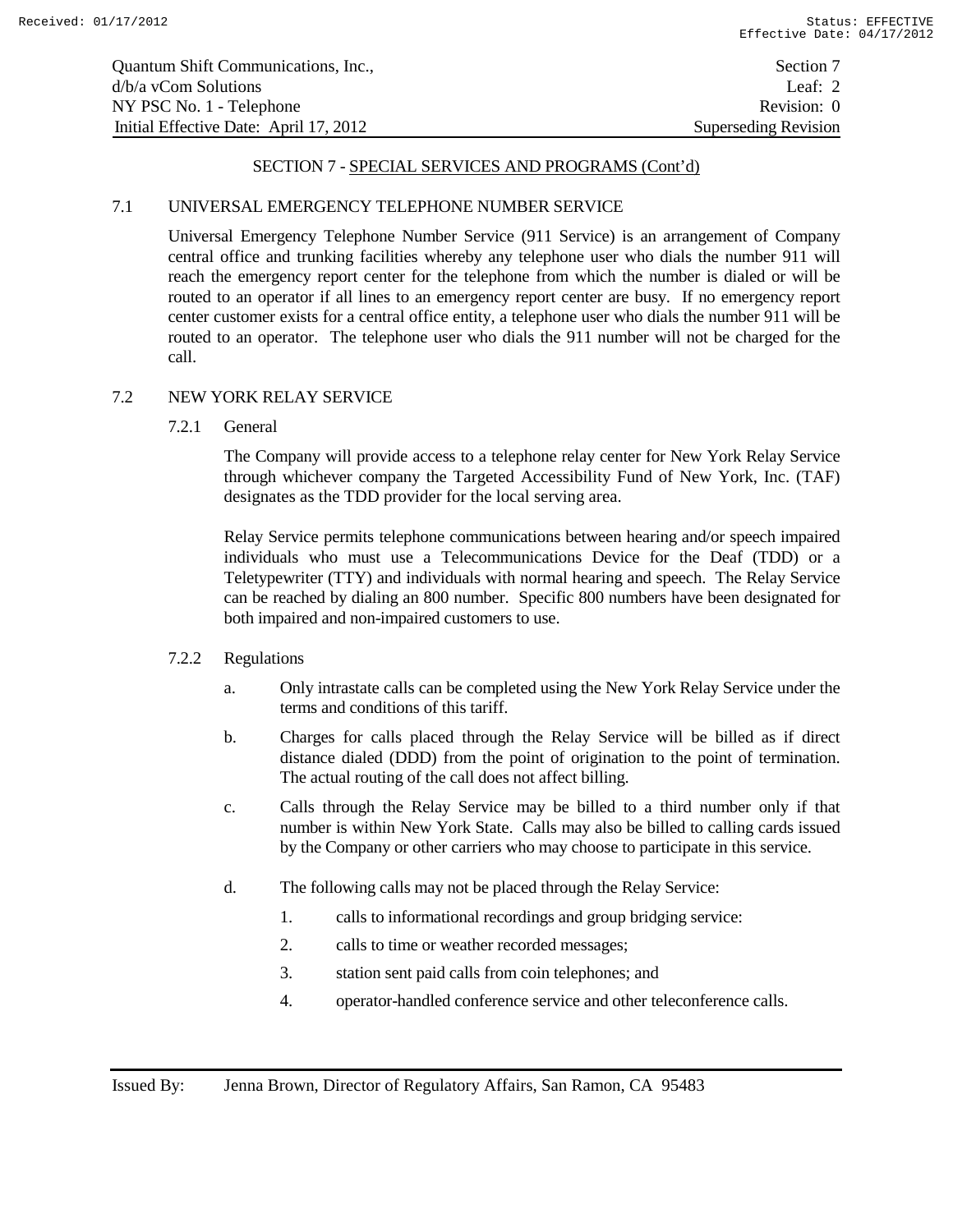| Quantum Shift Communications, Inc.,    | Section 7            |
|----------------------------------------|----------------------|
| d/b/a vCom Solutions                   | Leaf: $3$            |
| NY PSC No. 1 - Telephone               | Revision: 0          |
| Initial Effective Date: April 17, 2012 | Superseding Revision |

### 7.2 NEW YORK RELAY SERVICE (Cont'd)

#### 7.2.3 Liability

The Company contracts with an outside provider for the provision of this service. The outside provider has complete control over the provision of the service except for the facilities provided directly by the Company. In addition to other provisions of this Tariff dealing with liability, in the absence of gross negligence or willful misconduct on the part of the Company, the Company shall not be liable for and the customer, by using the service, agrees to release, defend and hold harmless for all damages, whether direct, incidental or consequential, whether suffered, made, instituted or asserted by the customer or by any other person, for any loss or destruction of any property, whatsoever whether covered by the customer or others, or for any personal injury to or death of, any person. Not withstanding any provision to the contrary, in no event shall the Company be liable for any special, incidental, consequential, exemplary or punitive damages of any nature whatsoever.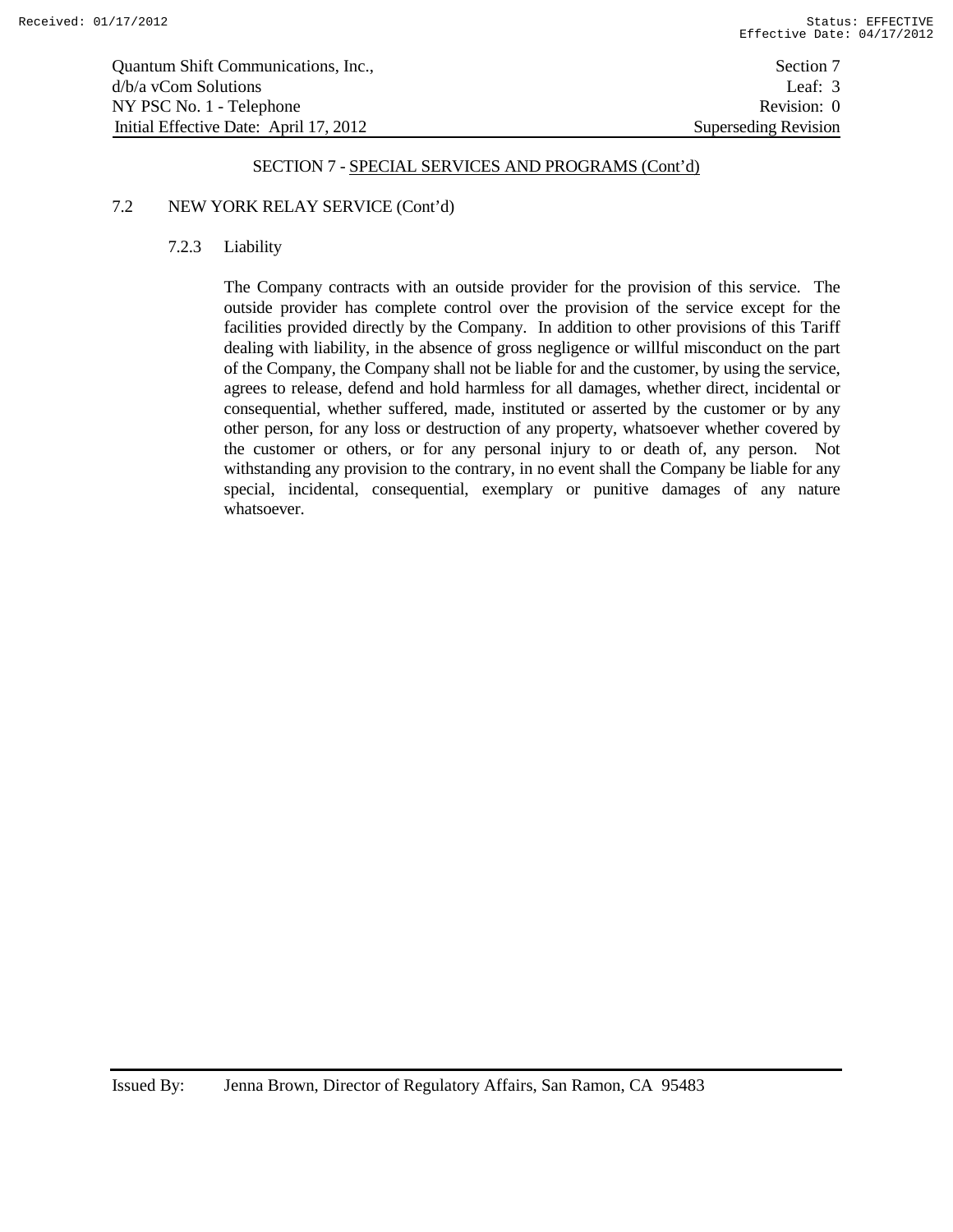| Quantum Shift Communications, Inc.,    | Section 7                   |
|----------------------------------------|-----------------------------|
| $d/b/a$ vCom Solutions                 | Leaf: $4$                   |
| NY PSC No. 1 - Telephone               | Revision: 0                 |
| Initial Effective Date: April 17, 2012 | <b>Superseding Revision</b> |

#### 7.3 SCHOOLS AND LIBRARIES DISCOUNT PROGRAM

#### 7.3.1. General

The Schools and Libraries Discount Program permits eligible schools (public and private, grades Kindergarten through 12) and libraries to purchase the Company services offered in this tariff and the (additional company tariff references, if appropriate) at a discounted rate, in accordance with the Rules adopted by the Federal Communications Commission (FCC) in its Universal Service Order 97-157, issued May 8, 1997 and the New York State Public Service Commission in its Opinion and Order 97-11 Adopting Discounts for Services for Schools and Libraries, issued June 25, 1997. The Rules are codified at 47 Code of Federal Regulation (C.F.R.) 54.500 et. seq.

As indicated in the Rules, the discounts will be between 20 and 90 percent of the pre-discount price, which is the price of services to schools and libraries prior to application of a discount. The level of discount will be based on an eligible school or library's level of economic disadvantage and by its location in either an urban or rural area. A schools level of economic disadvantage will be determined by the percentage of its students eligible for participation in the national school lunch program, and a library's level of economic disadvantage will be calculated on the basis of school lunch eligibility in the public school district in which the library is located. A non-public school may use either eligibility for the national school lunch program or other federally approved alternative measures to determine its level of economic disadvantage. To be eligible for the discount, schools and libraries will be required to comply with the terms and conditions set forth in the Rules. Discounts are available only to the extent that they are funded by the federal universal service fund. Schools and libraries may aggregate demand with other eligible entities to create a consortium.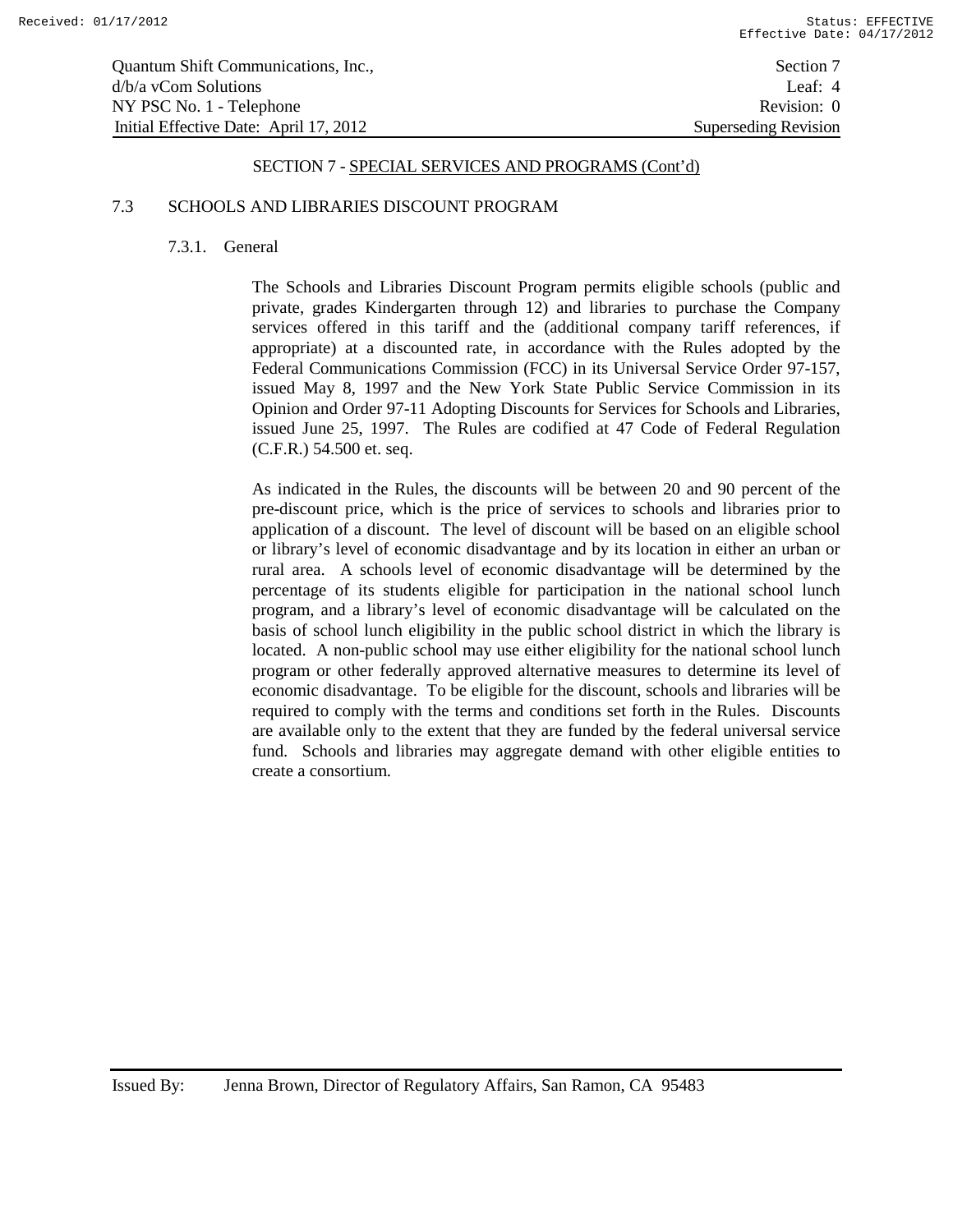## 7.3 SCHOOLS AND LIBRARIES DISCOUNT PROGRAM (Cont'd)

## 7.3.2. Regulations

- 1. Obligation of eligible schools and libraries
	- a. Requests for service
		- 1. Schools and libraries and consortia shall participate in a competitive bidding process for all services eligible for discounts, in accordance with any state and local procurement rules.
		- 2. Schools and libraries and consortia shall submit requests for services to the Schools and Libraries Corporation, as designated by the FCC, and follow established procedures.
		- 3. Services requested will be used for educational purposes.
		- 4. Services will not be sold, resold or transferred in consideration for money or any other thing of value.
- 2. Obligations of the Company
	- a. The Company will offer discounts to eligible schools and libraries on commercially available telecommunications services contained in this tariff. Those services contained in this tariff which are excluded from the discount program, in accordance with the Rules, are included as an attachment to this tariff.
	- b. The Company will offer services to eligible schools, libraries and consortia at prices no higher than the lowest price it charges to similarly situated nonresidential customers for similar services (lowest corresponding price).
	- c. In competitive bidding situations, the Company may offer flexible pricing or rates other than in this tariff, where specific flexible pricing arrangements are allowed, subject to New York State Public Service Commission approval.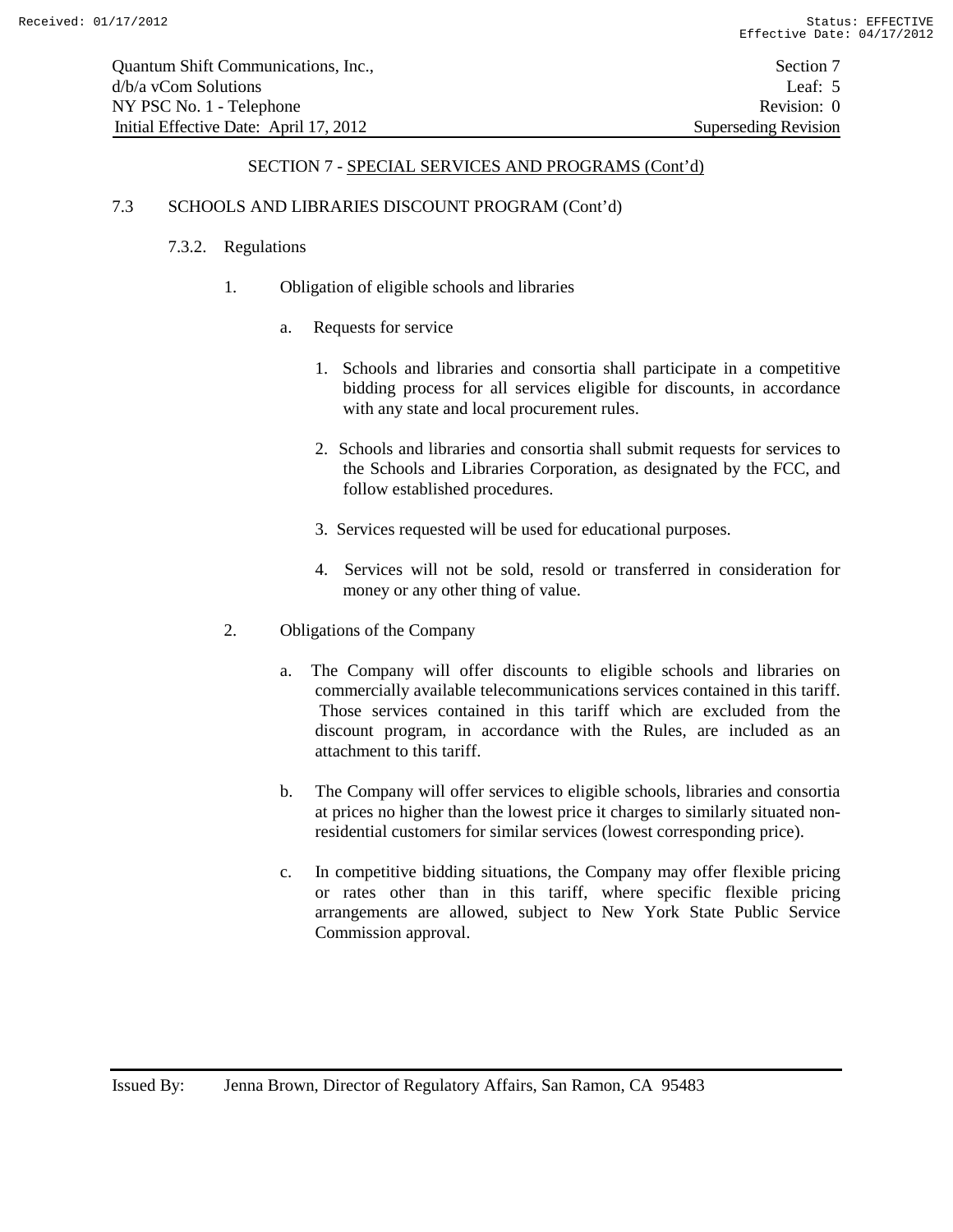#### 7.3 SCHOOLS AND LIBRARIES DISCOUNT PROGRAM (Cont'd)

- 7.3.3. Discounted Rates for Schools and Libraries
	- 1. Discounts for eligible schools and libraries and consortia shall be set as a percentage from the pre-discount price, which is the price of services to schools and libraries prior to application of a discount.
	- 2. The discount rate will be applied to eligible intrastate services purchased by eligible schools, libraries or consortia.
	- 3. The discount rate is based on each school or library's level of economic disadvantage as determined in accordance with the FCC Order or other federally approved alternative measures (as permitted by the Rules) and by its location in either an urban or rural area.
	- 4. The discount matrix for eligible schools, libraries and consortia is included as an attachment to this tariff.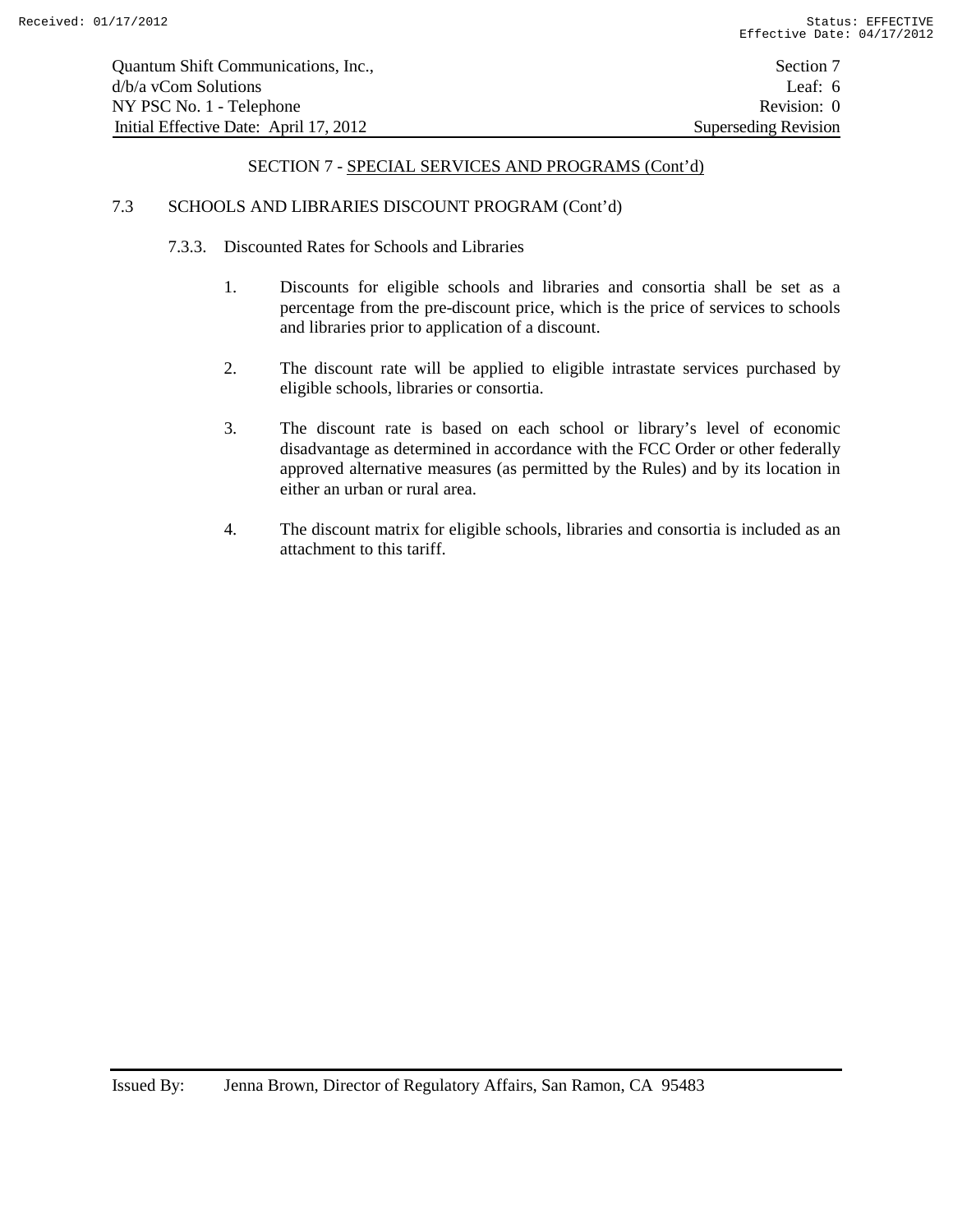#### 7.4 HEALTH CARE PROVIDERS SUPPORT PROGRAM

#### 7.4.1. General

The purpose of the Health Care Providers Support Program is to enable public and nonprofit rural health care providers to have access to telecommunications services necessary for the provision of health care services at rates comparable to those paid for similar services in urban areas. The Health Care Providers Support Program offers eligible public and non-profit health care providers located in rural areas reduced rates for Company intrastate services, available in this Tariff. Such services must be purchased in accordance with the Rules adopted by the Federal Communications Commission (FCC) in its Universal Service Order 97-157, issued May 8, 1997 and the New York State Public Service Commission in its Order in Cases 94-C-0095 and 28425, issued November 4, 1997. The FCC Rules are codified at 47 Code of Federal Regulation (C.F.R.) 54.601 et. seq., and any amendments made thereto.

- 7.4.2. Regulations
	- a. To be eligible for the reduced rates, rural health care providers are required to comply with the terms and conditions set forth in the FCC Rules.
	- b. Reduced rates are available only to the extent that they are funded by the federal universal service fund.
	- c. Eligible rural health care providers may aggregate demand with other entities to create a consortium. Universal service support shall apply only to the portion of eligible services used by an eligible health care provider.
	- d. Responsibility of eligible health care providers:
		- 1. Rural health care providers and consortia shall participate in a competitive bidding process for all services eligible for reduced rates in accordance with any state and local procurement rules.
		- 2. Rural health care providers and consortia shall submit requests for services to the program Administrator, as designated by the FCC, and follow established procedures.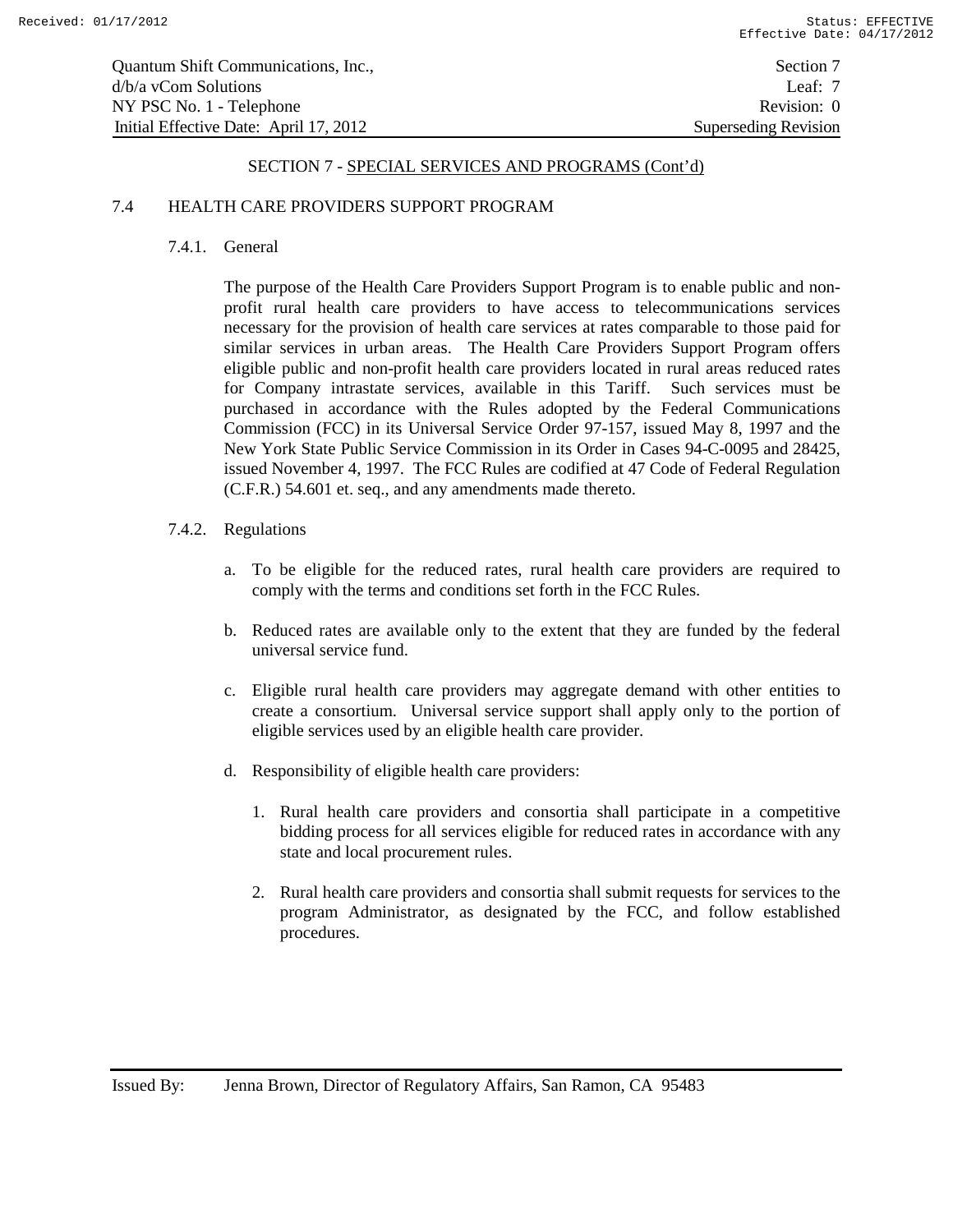## 7.4 HEALTH CARE PROVIDERS SUPPORT PROGRAM

# 7.4.2. Regulations (Cont'd)

- d. Responsibility of eligible health care providers (Cont'd)
	- 3. Services requested must be used for purposes related to the provision of health care services or instruction that the health care provider is legally authorized to provide under the law.
	- 4. A health care provider that cannot obtain toll free access to an Internet Service Provider and who is eligible for support for limited toll-free access under the Rules must certify that it lacks toll-free Internet access and that it is an eligible health care provider.
	- 5. Services cannot be sold, resold or transferred in consideration for money or any other thing of value.
- e. Responsibility of the Company
	- 1. The Company shall offer the rates and charges as specified in Section 3, to eligible health care providers to the extent that facilities and services are available and offered in the tariffs specified in 1. preceding.
	- 2. The Company shall offer services to eligible rural health care providers and consortia at prices no higher than the highest urban rate as defined in the FCC Order and Rules.
	- 3. In competitive bidding situations, where specific flexible pricing arrangements are allowed, the Company may offer flexible pricing (to determine the reduced rate) subject to New York State Public Service Commission approval.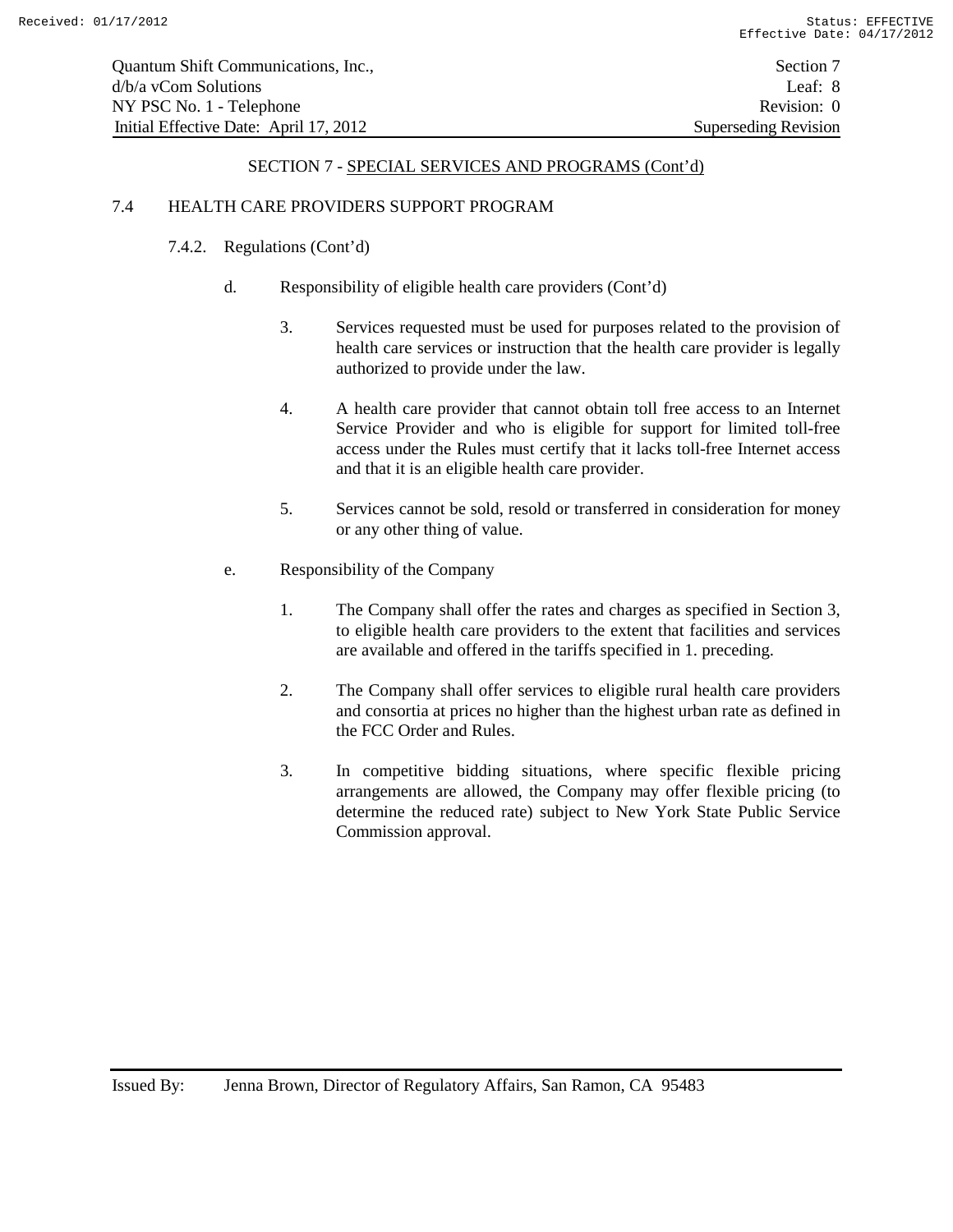### 7.4 HEALTH CARE PROVIDERS SUPPORT PROGRAM (Cont'd)

### 7.4.3. Rates and Charges

The following price adjustments will be available to eligible rural health care providers, except subparagraph c., which shall be available to all eligible health care providers, regardless of location;

- a. A reduced rate for telecommunications services, using a bandwidth capacity of up to 1.544 Mbps, not to exceed the highest tariffed or publicly available rate charged to a commercial customer for a similar service provided over the same distance in the nearest city in new York State with a population of at least 50,000.
- b. An exemption from some mileage charges for any telecommunications services, using a bandwidth capacity of up to 1.544 Mbps, that is necessary for the provision of health care services. The exempted mileage includes the distance between the rural health care provider and the most distant perimeter of the nearest city in New York State with a population of 50,000 or more, less the standard urban distance, which is the maximum average diameter of all cities with population of 50,000 or more in the state.
- c. Each eligible health care provider that cannot obtain toll-free access to an Internet service provider is entitled to receive toll charge credits for toll charges imposed for connecting to an Internet service provider as per the FCC Rules. Such toll charge credits are available pursuant to applicable toll tariffs.